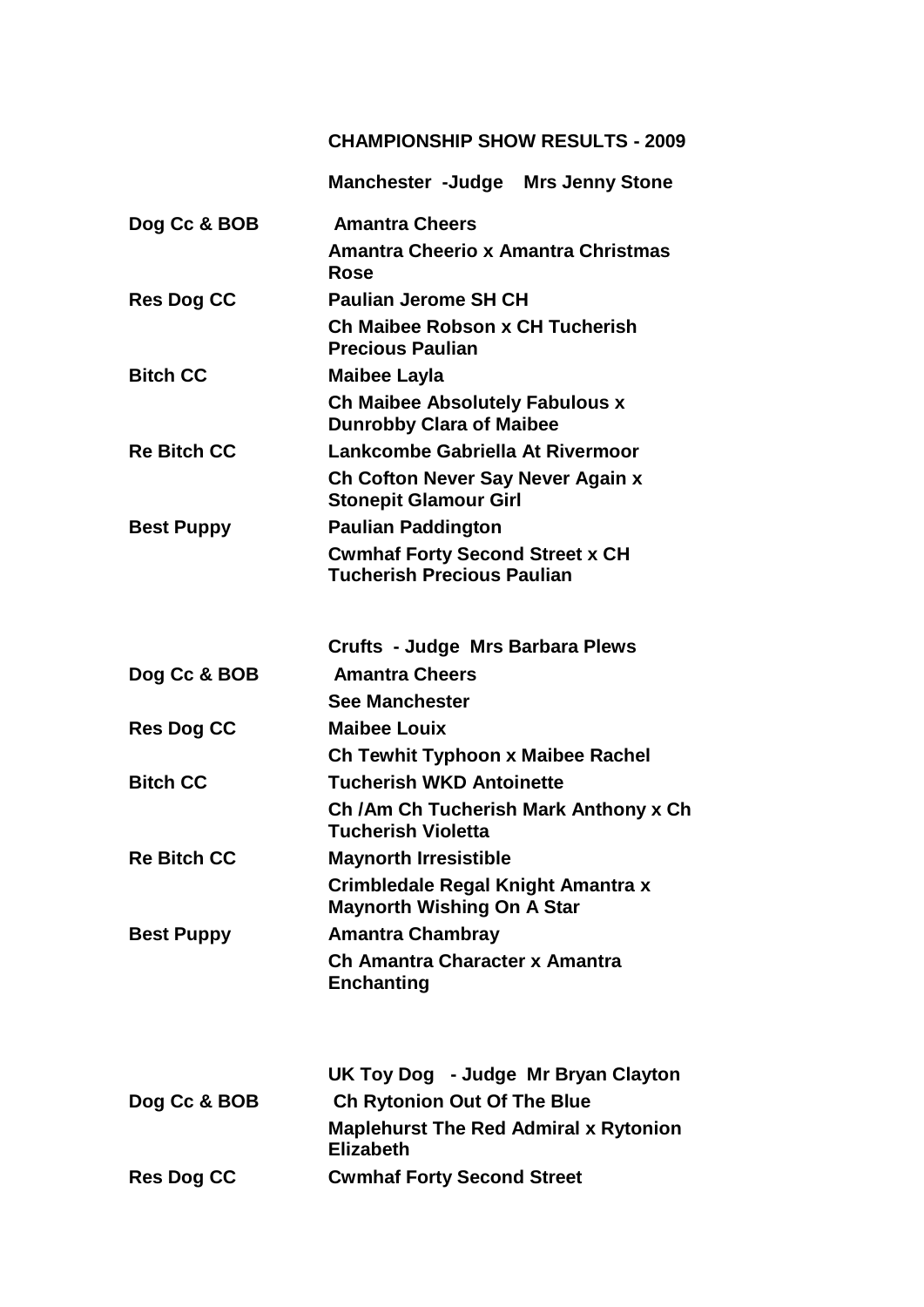|                    | Am Ch Loujon Backroad Adventure x Ch<br><b>AM Ch Cwmhaf Santuzza</b>      |
|--------------------|---------------------------------------------------------------------------|
| <b>Bitch CC</b>    | Lankcombe Gabriella At Rivermoor                                          |
|                    | <b>See Manchester</b>                                                     |
| <b>Re Bitch CC</b> | <b>Ch Maibee Layla</b>                                                    |
|                    | <b>See Manchester</b>                                                     |
| <b>Best Puppy</b>  | <b>Paulian Paddington</b>                                                 |
|                    | <b>See Manchester</b>                                                     |
|                    | <b>Northern KCS Club - Judge Mrs Lorraine</b><br><b>Gillhespy</b>         |
| Dog Cc & BOB       | <b>Marchog Macflannel</b>                                                 |
|                    | The World Is Not Enough For Cofton x<br><b>Can Ch Marchog Mabel Syrup</b> |
| <b>Res Dog CC</b>  | <b>Ch Amantra Cheers</b>                                                  |
|                    | <b>See Manchester</b>                                                     |
| <b>Bitch CC</b>    | <b>Ch Tewhit Titania</b>                                                  |
|                    | <b>Tewhit Treasure Trove x Tewhit Tallulah</b><br><b>JW</b>               |
| <b>Re Bitch CC</b> | <b>Tucherish WKD Antoinette</b>                                           |
|                    | <b>See Crufts</b>                                                         |
| <b>Best Puppy</b>  | <b>Amantra Charlene</b>                                                   |
|                    | <b>CH Amantra Cheers x Amantra Charmful</b>                               |
|                    | <b>WELKS Judge Miss Mea Askins</b>                                        |
| Dog CC & BOB       | <b>Ch Amantra Cheers</b>                                                  |
|                    | <b>See Manchester</b>                                                     |
| <b>Res Dog CC</b>  | <b>Ch Amantra Dickens With Sombur</b>                                     |
|                    | <b>CH Amantra Black Gold X Only A Secret</b><br>Amantra                   |
| <b>Bitch CC</b>    | <b>Tewhit Talitha</b>                                                     |
|                    | <b>Tewhit Treasure Trove x Tewhit Tallulah</b>                            |
| <b>Re Bitch CC</b> | Ch Maibee Layla                                                           |
|                    | <b>See Manchester</b>                                                     |
| <b>Best Puppy</b>  | <b>Amantra Charlene</b>                                                   |
|                    | <b>See Northern KCS</b>                                                   |
|                    | <b>KCS Club Show Judge Mrs Jackie</b><br><b>Portingale</b>                |
| Dog CC & BOB       | <b>Ch Amantra Cheers</b>                                                  |
|                    | <b>See Manchester</b>                                                     |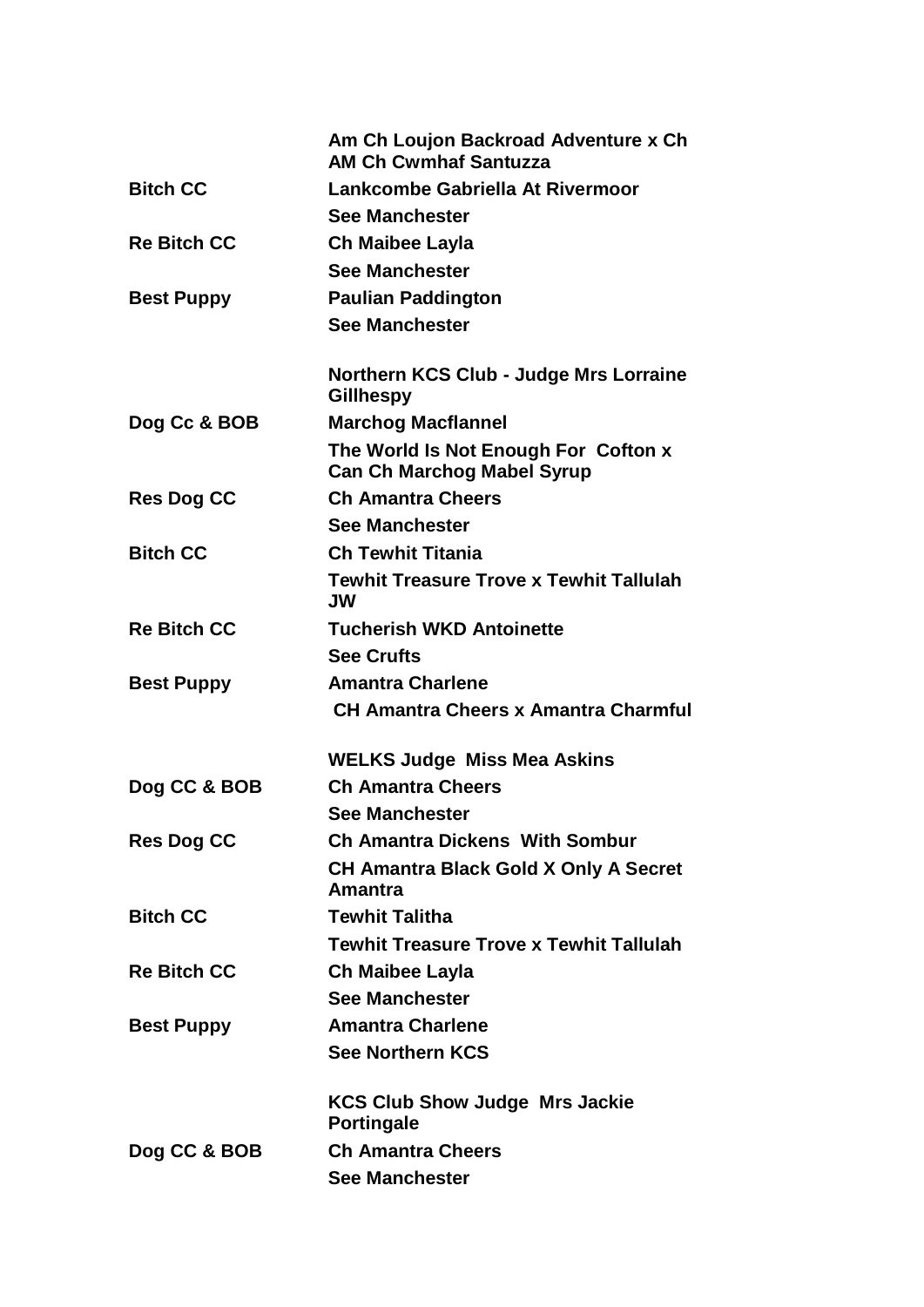| <b>Res Dog CC</b>   | <b>Marchog Macflannel</b>                                           |
|---------------------|---------------------------------------------------------------------|
|                     | <b>See Northern KCS CH</b>                                          |
| <b>Bitch CC</b>     | Ch Maibee Layla                                                     |
|                     | <b>See Manchester</b>                                               |
| <b>Re Bitch CC</b>  | <b>Maynorth Irresistible</b>                                        |
|                     | see Crufts                                                          |
| <b>Best Puppy</b>   | <b>Amantra Charlene</b>                                             |
|                     | <b>See Northern KCS</b>                                             |
|                     | National Dog Show 2009 Judge: Mr Frank<br>Kane                      |
| Dog CC & BOB        | <b>Ch Amantra Cheers</b>                                            |
|                     | <b>See Manchester</b>                                               |
| <b>Res Dog CC</b>   | <b>Marchog Macflannel</b>                                           |
|                     | <b>See Northern KCS CH</b>                                          |
| <b>Bitch CC</b>     | Ch Maibee Layla                                                     |
|                     | <b>See Manchester</b>                                               |
| <b>Re Bitch CC</b>  | <b>Amantra Christiania For Sleepyhollow</b>                         |
|                     | Ch Amantra Character x Amantra Cha Cha<br>Cha                       |
| <b>Best Puppy</b>   | <b>Stonepit Penny Royal</b>                                         |
|                     | Ch Cofton Never say Never Again x<br>Kerizma Krystal                |
|                     | <b>Scottish Kennel Club Judge Mrs Ruth</b><br><b>Mochrie</b>        |
| Dog CC & BOB        | <b>Tiflin Tudor Royal JW</b>                                        |
|                     | Tiflin Pygmalion X Justacharma My Girl Is<br><b>Magic At Tiflin</b> |
| <b>Res Dog CC</b>   | <b>CH Amantra Cheers</b>                                            |
|                     | See Manchester                                                      |
| <b>Bitch CC</b>     | <b>Maibee Lola At Nisyros</b>                                       |
|                     | <b>Ch Maibee Absolutely Fabulous X</b><br><b>Dunrobby Clara</b>     |
| <b>Res Bitch CC</b> | <b>Tucherish WKD Antoinette</b>                                     |
|                     | <b>See Crufts</b>                                                   |
| <b>Best Puppy</b>   | Amantra Charman At Headra                                           |
|                     | <b>CH Amantra Cheers X Amantra Charmful</b><br>At Headra            |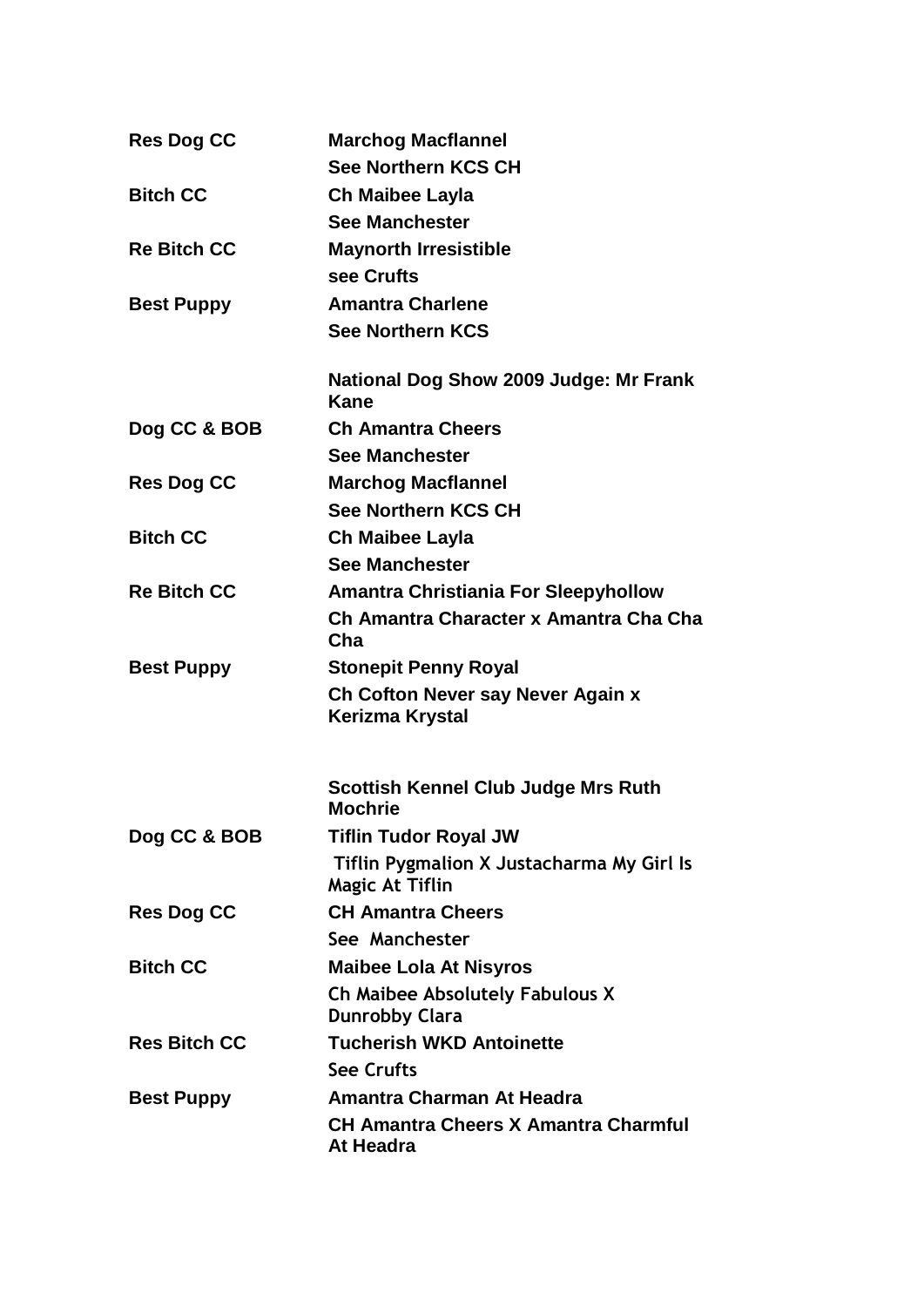|                           | <b>Bath Judge Mrs Annette Oliver-Wyles</b>                                    |
|---------------------------|-------------------------------------------------------------------------------|
| <b>Bitch CC &amp; BOB</b> | <b>Maibee Leah</b>                                                            |
|                           | <b>Ch Maibee Absolutely Fabulous x</b><br><b>Dunrobby Clara of Maibee</b>     |
| <b>Res Bitch CC</b>       | <b>Maibee Olivia</b>                                                          |
|                           |                                                                               |
|                           | <b>CH Tewhit Typhoon x Maibee Rachael</b>                                     |
| Dog CC                    | Justacharma He Is Our Magic JW                                                |
|                           | The World Is Not Enough For Cofton x<br>Justacharma Remember Magic            |
| <b>Res Dog CC</b>         | <b>Maibee Teddie</b>                                                          |
|                           | <b>CH Tewhit Typhoon x Maibee Rachael</b>                                     |
| <b>Best Puppy</b>         | <b>Lanola Amy Winehouse</b>                                                   |
|                           | CH. Rytonion Out Of The Blue x Lanola<br>Moreneta                             |
|                           | <b>Southern Counties Judge Mr Howard</b><br>Ogden                             |
| <b>Bitch CC &amp; BOB</b> | Lankcolme Gabriella At Rivermoor                                              |
|                           | see Manchester                                                                |
| <b>Res Bitch CC</b>       | <b>Ch Amantra Winterberry</b>                                                 |
|                           | Amantra Golden Wish x Amantra Cherub                                          |
| Dog CC                    | <b>CH Amantra Cheers</b>                                                      |
|                           | <b>See Manchester</b>                                                         |
| <b>Res Dog CC</b>         | <b>Marchog Macflannel</b>                                                     |
|                           | <b>See Northern KCS Champ</b>                                                 |
| <b>Best Puppy</b>         | <b>Cwmtirion Ain't Behaving</b>                                               |
|                           | <b>Ch Maibee Bittersweet x Cwmhaf Ain't</b><br><b>Misbehavin At Cwmtirion</b> |
|                           | <b>Three Counties Judge Mr Neil Beck</b>                                      |
| Dog CC & BOB              | <b>CH Rytonion Out Of The Blue</b>                                            |
|                           | See UK Toy Dog                                                                |
| <b>Res Dog CC</b>         | <b>Maibee Blue Bayou At Nisyros</b>                                           |
|                           | <b>Rytonian Linford X Tucherish Josephine</b>                                 |
| <b>Bitch CC</b>           | <b>Maibee Leah (CH Subject To Kennel Club</b><br><b>Confirmation)</b>         |
|                           | <b>See Bath</b>                                                               |
| <b>Res Bitch CC</b>       | <b>Simannie Solitaire</b>                                                     |
|                           |                                                                               |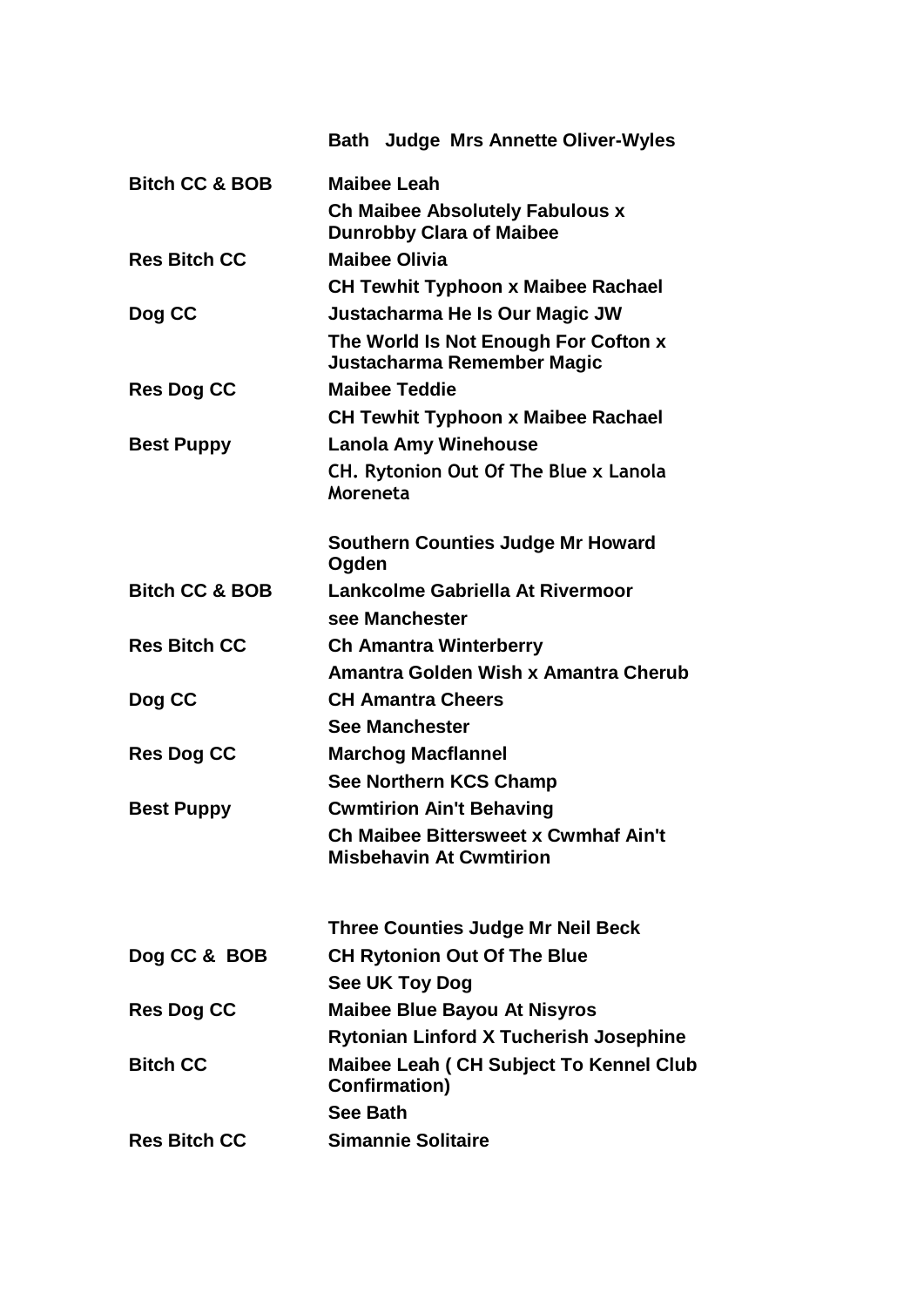|                     | Ch Maibee Robson X Maibee Alexis At<br><b>Simannie</b>                                               |
|---------------------|------------------------------------------------------------------------------------------------------|
| <b>Best Puppy</b>   | <b>Baldragon Heaven Scent</b>                                                                        |
|                     | <b>Rossbonny The Barron x Nastane Miss</b><br><b>Dior Avec Baldragon</b>                             |
|                     | <b>Border Union Judge Miss</b><br><b>Caroline Gatheral</b>                                           |
| Dog CC & BOB        | <b>Cwmhaf Forty Second Street</b>                                                                    |
|                     | See UK Toy Dog                                                                                       |
| <b>Res Dog CC</b>   | <b>CH Rytonion Out Of The Blue</b>                                                                   |
|                     | See UK Toy Dog                                                                                       |
| <b>Bitch CC</b>     | <b>Tewhit Talitha</b>                                                                                |
|                     | <b>See WELKS</b>                                                                                     |
| <b>Res Bitch CC</b> | <b>CH Maibee Layla</b>                                                                               |
|                     | <b>See Manchester</b>                                                                                |
| <b>Best Puppy</b>   | <b>Tucherish Clemency NAF</b>                                                                        |
|                     | <b>Maibee Teddy x Paulian Blessings</b><br><b>Tucherish</b>                                          |
|                     | Windsor Judge Mr Nigel Marsh                                                                         |
| Dog CC & BOB        | <b>Marchog MacFlannel</b>                                                                            |
|                     | see Northern KCS Show                                                                                |
| <b>Res Dog CC</b>   | <b>Amantra Regalist</b>                                                                              |
|                     | Crimbledale Regal Knight Amantra x<br><b>Amantra Chorus</b>                                          |
| <b>Bitch CC</b>     | <b>CH Maibee Layla</b>                                                                               |
|                     | <b>See Manchester</b>                                                                                |
| <b>Res Bitch CC</b> | Cavella Callula                                                                                      |
|                     | <b>Marsward My Mate Marchog x Marchog</b><br><b>Matilda Plum of Cavella</b>                          |
| <b>Best Puppy</b>   | <b>Tucherish Sebastienne NAF TAF</b><br><b>Lorphil Copper Sunrise x Tucherish</b><br><b>Michaela</b> |
|                     | <b>Leeds Judge Mr Bob Rushton</b>                                                                    |
| Dog CC & BOB        | <b>Chacombe Jackson</b>                                                                              |
|                     | Chacombe Morgan x Chacombe Miranda                                                                   |
| <b>Res Dog CC</b>   | <b>Nisyros Cool Hand Luke</b>                                                                        |
|                     | <b>CH Maibee Robson x Tiflin The Black</b><br><b>Pearl at Nisyros</b>                                |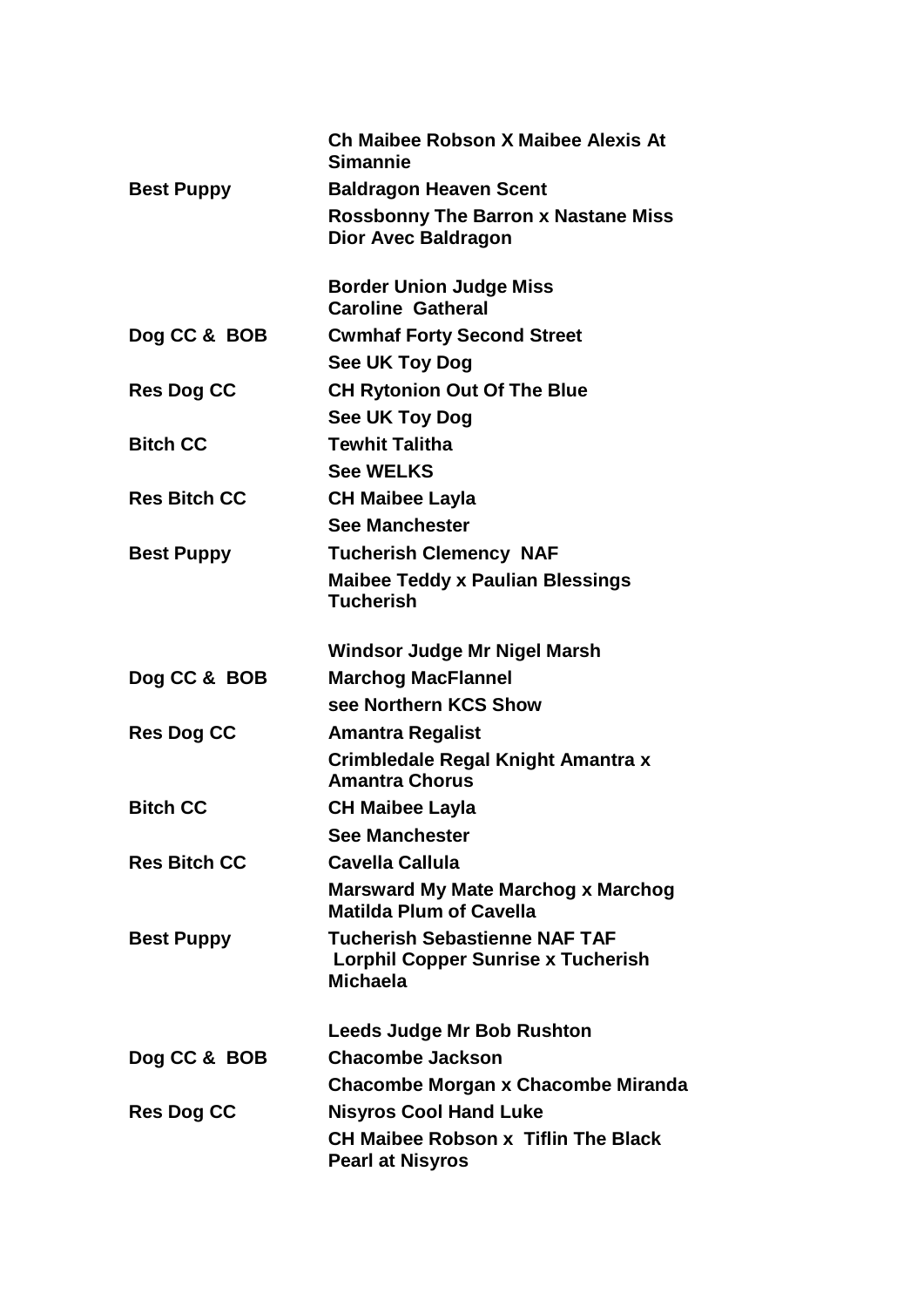| <b>CH Maibee Layla</b><br><b>See Manchester</b>                         |
|-------------------------------------------------------------------------|
| <b>CH Maibee Leah</b>                                                   |
| <b>See Bath</b>                                                         |
| <b>Nisyros Cool Hand Luke</b>                                           |
| see Above                                                               |
|                                                                         |
| <b>Paignton Judge Mr Rual Smith</b>                                     |
| <b>Ch Amantra Cheers</b>                                                |
| <b>See Manchester</b>                                                   |
| <b>Amantra Oliver Twist</b>                                             |
| <b>Ch Amantra Dickens With Sombur x</b><br><b>Amantra Cherry Brandy</b> |
| <b>Cavella Callula</b>                                                  |
| <b>See Windsor</b>                                                      |
| <b>Maibee Olivia</b>                                                    |
| <b>See Bath</b>                                                         |
| <b>Tucherish Sundance NAF TAF</b>                                       |
| <b>Lorphil Copper Sunrise x Tucherish</b><br><b>Michaela</b>            |
|                                                                         |
| <b>Welsh KC Judge Miss Anne East</b>                                    |
| <b>Cwmhaf Forty Second Street</b>                                       |
| <b>See Border Union</b>                                                 |
| <b>Lillijay Debonaire Digby</b>                                         |
| Eng, Am Int Irish Ch Rossbonny Henley x<br>Rossbony My Girl Lillijay    |
| Lankcombe Gabriella At Rivermoor Jw                                     |
| <b>See Manchester</b>                                                   |
| <b>Maibee Mamma Mia Diggle</b>                                          |
| <b>Cwmhaf Forty Second Street x Maibee</b><br><b>Rose Tint</b>          |
| <b>Tucherish Lucretia Borgia NAF TAF</b>                                |
|                                                                         |
| <b>Lorphil Copper Sunrise x Tucherish</b><br><b>Michaela</b>            |
| <b>Richmond Judge Mrs Joyce Wilson</b>                                  |
| <b>Ch Amantra Cheers</b>                                                |
| <b>See Manchester</b>                                                   |
|                                                                         |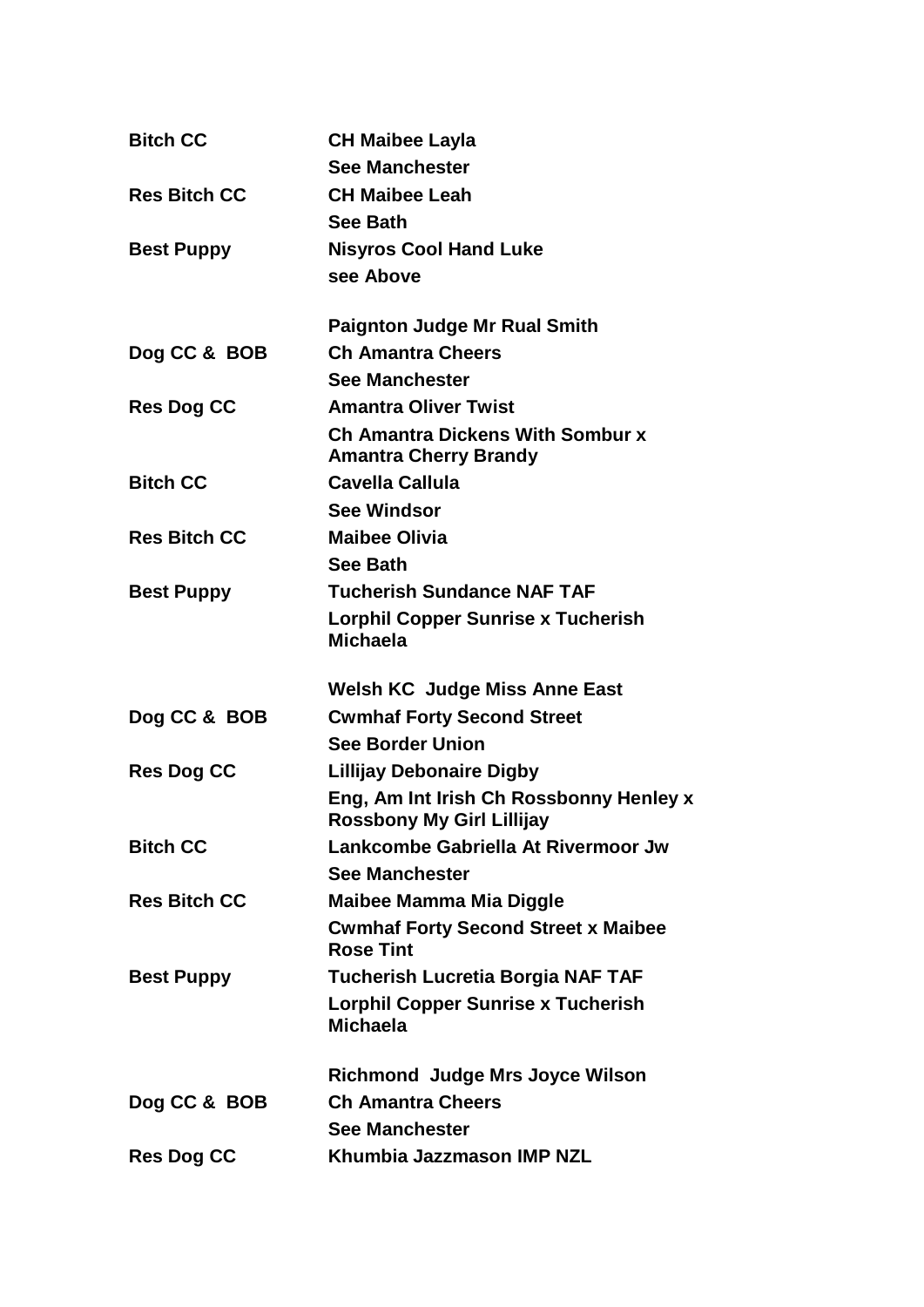|                     | NZL Ch Littlebridge Midnite Sontana x<br><b>NZL Ch Kumbia Back To Basic</b> |
|---------------------|-----------------------------------------------------------------------------|
| <b>Bitch CC</b>     | <b>Maibee Leah</b>                                                          |
|                     | <b>See Bath</b>                                                             |
| <b>Res Bitch CC</b> | Maibee Mamma Mia Diggle                                                     |
|                     | <b>Cwmhaf Forty Second Street x Maibee</b><br><b>Rose Tint</b>              |
| <b>Best Puppy</b>   | <b>Downsbank Spruce</b>                                                     |
|                     | Downbank Algenon x Downsbank Hazel                                          |
|                     | Darlington Judge Mr Brian Rix                                               |
| Dog CC & BOB        | <b>Cwmhaf Forty Second Street</b>                                           |
|                     | <b>See Border Union</b>                                                     |
| <b>Res Dog CC</b>   | <b>Maibee Theo NAF</b>                                                      |
|                     | <b>Maibee Teddie x Maibee Sweet Memory</b>                                  |
| <b>Bitch CC</b>     | <b>Maibee Lola At Nisyros</b>                                               |
|                     | <b>Ch Maibee Absolutely Fabulous x</b><br><b>Dunrobby Clara of Maibee</b>   |
| <b>Res Bitch CC</b> | <b>Maibee Leah</b>                                                          |
|                     | <b>See Bath</b>                                                             |
| <b>Best Puppy</b>   | <b>Maibee Theo NAF</b><br><b>See Above</b>                                  |
|                     | <b>Driffield Judge Mr Tom Mather</b>                                        |
| Dog CC & BOB        | <b>Ch Amantra Cheers</b>                                                    |
|                     | <b>See Manchester</b>                                                       |
| <b>Res Dog CC</b>   | <b>Nastane Tommy</b>                                                        |
|                     | Ch Tewhit Typhoon X Ch Nastane Sweet<br><b>Fanny Adams</b>                  |
| <b>Bitch CC</b>     | <b>Miss Dior Avec Baldragon JW</b>                                          |
|                     | Ch Tewhit Typhoon X Ch Nastane Sweet<br><b>Fanny Adams</b>                  |
| <b>Res Bitch CC</b> | <b>Tucherish Wkd Antoinette</b>                                             |
|                     | see Crufts                                                                  |
| <b>Best Puppy</b>   | <b>Maibee Imelda May</b>                                                    |
|                     | <b>Maibee Teddie x Maibee Sweet Memory</b>                                  |
|                     | South Wales KA Judge Miss Margaret<br><b>Mallows</b>                        |
| Dog CC & BOB        | <b>CH Marchog Macflannel</b>                                                |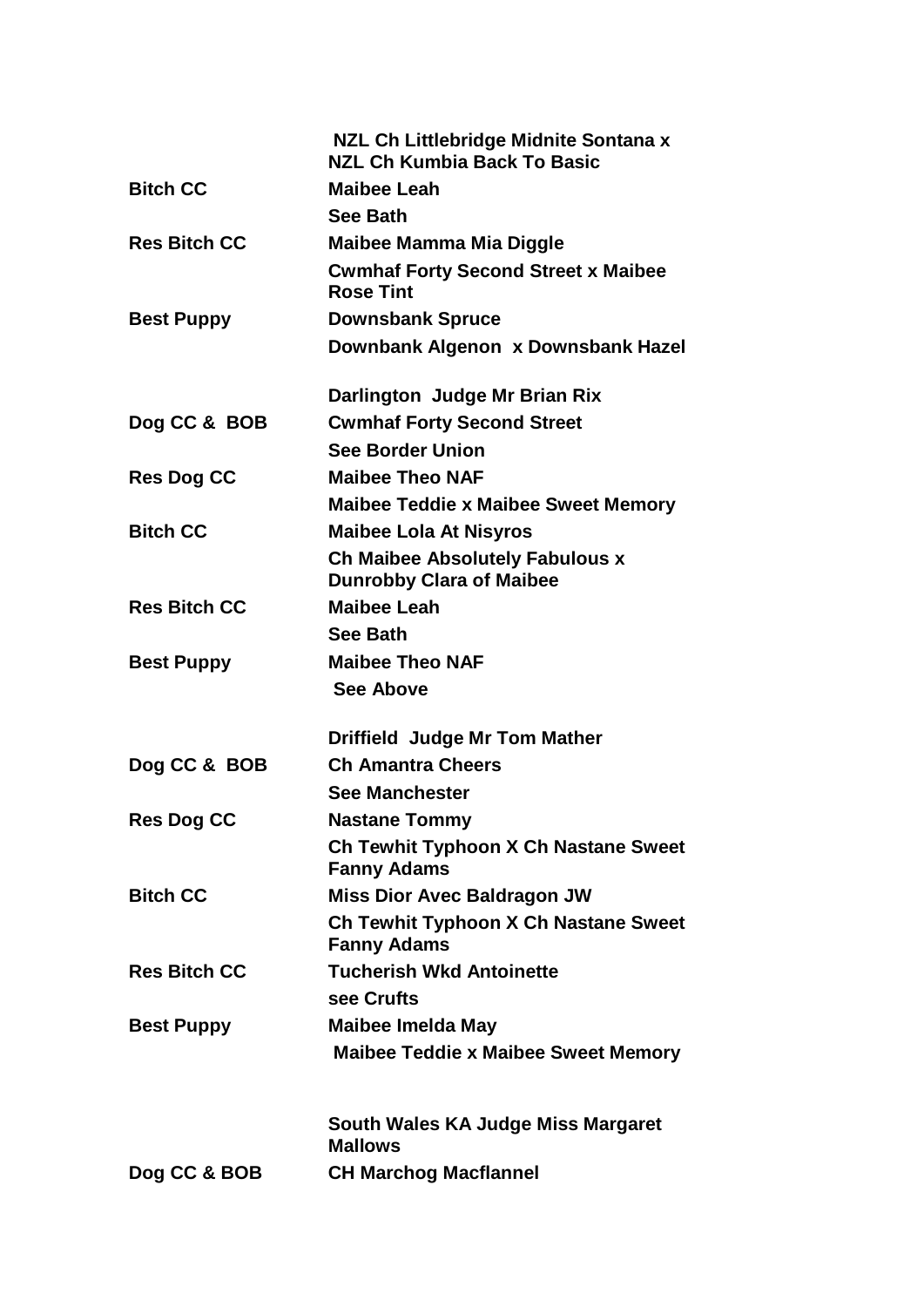|                           | <b>See Northern KCS Club</b>                                                |
|---------------------------|-----------------------------------------------------------------------------|
| <b>Res Dog CC</b>         | <b>Maenan Moon Blaze</b>                                                    |
|                           | Ch /Ire/Am/IntCh Rossbony Henley x                                          |
|                           | <b>Ageancourt Lily Lace at Maenan</b>                                       |
| <b>Bitch CC</b>           | <b>Tucherish WKD Antoinette</b>                                             |
|                           | <b>See Crufts</b>                                                           |
| <b>Res Bitch CC</b>       | Downsbank Julietta                                                          |
|                           | Rosschild Oscar At DownsbankJW x<br><b>Rossbonny Crystal On Downsbank</b>   |
| <b>Best Puppy</b>         | <b>Tucherish Johan Sebastian</b>                                            |
|                           | <b>Lorphill Copper Sunrise x Tucherish</b><br><b>Michaela</b>               |
|                           | <b>Midland Counties Judge Mrs Gillian</b><br><b>Smith</b>                   |
| Dog CC & BOB              | <b>CH Amanta Cheers</b>                                                     |
|                           | <b>See Manchester</b>                                                       |
| <b>Res Dog CC</b>         | <b>Maibee Blue Baylou At Nisyros</b>                                        |
|                           | <b>See three Counties</b>                                                   |
| <b>Bitch CC</b>           | <b>Maynorth Irresistable JW</b>                                             |
|                           | <b>See Crufts</b>                                                           |
| <b>Res Bitch CC</b>       | Maibee Mamma Mia Diggle                                                     |
|                           | <b>See Richmond</b>                                                         |
| <b>Best Puppy</b>         | <b>Nisyros Cool Hand Luke</b>                                               |
|                           | <b>See Leeds</b>                                                            |
|                           | <b>King Charles Association CH Show Judge</b><br><b>Mrs Shealagh Waters</b> |
| <b>Bitch CC &amp; BOB</b> | <b>Tucherish Michaela</b>                                                   |
|                           | <b>Rytonian Linford x CH Tucherish</b><br>Geraldine                         |
| <b>Res Bitch CC</b>       | <b>CH Amantra Winterberry</b>                                               |
|                           | <b>See Southern Counties</b>                                                |
| Dog CC                    | <b>Tudorhurst Brigadier</b>                                                 |
|                           | <b>Rodolphe Des Trois Mailette</b>                                          |
| <b>Res Dog CC</b>         | <b>Amantra Regalist</b>                                                     |
|                           | <b>See Windsor</b>                                                          |
| <b>Best Puppy</b>         | <b>Tucherish Sundance</b>                                                   |
|                           | <b>See Paignton</b>                                                         |